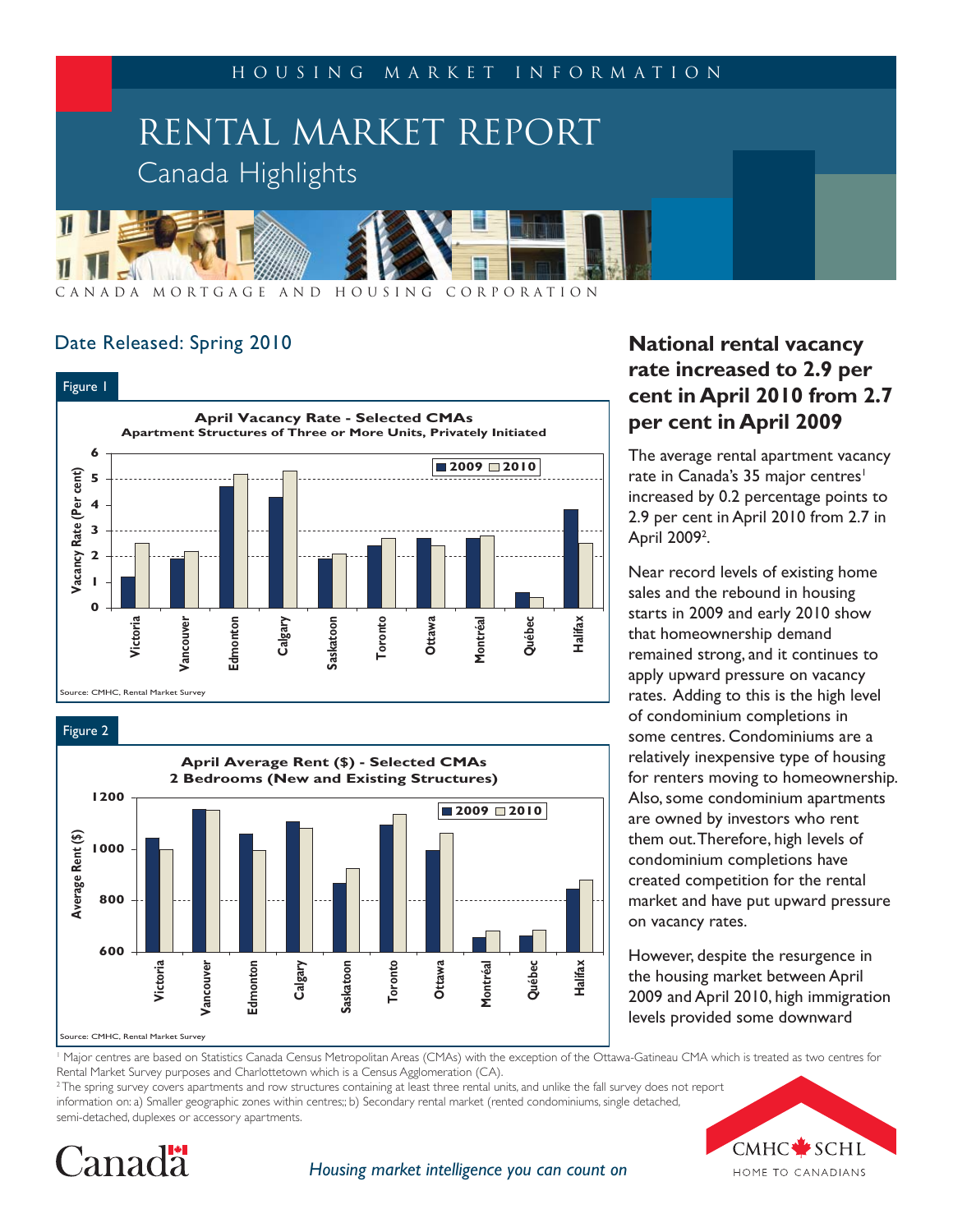pressure on vacancy rates as many immigrants tend to first settle in rental units.

The balance of these forces varied regionally, with most of the centres recording declines in vacancy rates (13 of 35 survey centres, or 37 per cent) concentrated in the Atlantic Provinces and, to a lesser extent, Ontario. On the other hand, all surveyed centres in British Columbia and the Prairies saw vacancy rates rise, while all-but-one centre in Québec (Québec City) also saw higher vacancy rates.

The vacancy rate of 2.9 per cent in April 2010 is slightly higher than the 2.8 per cent vacancy rate reported in the October 2009 Rental Market Survey. However, due to potential seasonality between the fall and the spring, caution should be taken when comparing the October and April vacancy rates (see Cautionary Note).

## **Vacancy rates were low in some centres**

Provincially, the lowest vacancy rates were in Manitoba (1.0 per cent), Newfoundland and Labrador (1.1 per cent), Saskatchewan (2.4 per cent) and Québec (2.5 per cent). The provinces with the highest vacancy rates were Alberta (6.0 per cent) and New Brunswick (4.7 per cent).

The major centres with the lowest vacancy rates in April 2010 were Quebéc City (0.4 per cent), Regina (0.8 per cent), Winnipeg (1.0 per cent) and St. John's (1.1 per cent). The major centres with the highest vacancy rates were Windsor (12.4 per cent), Abbotsford and Peterborough (both at 6.6 per cent), Greater Sudbury (5.4 per cent), Calgary (5.3 per cent) and Edmonton (5.2 per cent).

### **Higher average monthly rents for two-bedroom apartments**

The highest average monthly rents for two-bedroom apartments in new and existing structures in Canada's major centres were in Vancouver (\$1,150), Toronto (\$1,134), Calgary (\$1,082) and Ottawa (\$1,061). These are the only major centres with average rents at or above \$1,000 per month (though Victoria and Edmonton were very close, at \$999 and \$994, respectively). The lowest average monthly rents for two-bedroom apartments were in Saguenay (\$522), Trois-Rivières (\$531) and Sherbrooke (\$556).

Year-over-year comparison of rents can be slightly misleading because rents in newly built structures tend to be higher than in existing buildings. However, by excluding new structures, we can get a better indication of actual rent increases paid by tenants. Overall, the average rent for two-bedroom apartments in existing structures across Canada's 35 major centres increased 1.8 per cent between April 2009 and April 2010, a slower pace of rent increase than was observed between April 2008 and April 2009 (2.9 per cent). Rent increases were highest in Regina (7.1 per cent), Saskatoon (5.3 per cent) and St. John's (5.0 per cent).

# **Availability rates increased nationally**

The average rental apartment availability rate in Canada's 35 major centres was 5.4 per cent in April 2010, up from 5.0 per cent in April 2009. A rental unit is considered available if the unit is vacant (physically unoccupied and ready for immediate rental), or if the existing tenant has given or received notice to move and a new tenant has not signed a lease. Availability rates were

highest in Windsor (15.9 per cent), Peterborough (9.8 per cent), Saguenay (9.5 per cent), and Barrie (8.3 per cent). The lowest rates were in Winnipeg and Regina (both at 1.5 per cent) and St. John's (1.8 per cent).

### Cautionary Note

In our analysis, we have avoided making comparisons between the results of the April 2010 rental market survey and the October 2009 survey. A key reason for this is that changes in rents, vacancy rates, and availability rates between the spring and the fall may not be solely attributable to changes in rental market conditions; they could also reflect seasonal factors. For example, if more people tend to move in the spring than in the fall, it could have an impact on vacancy and availability rates as well as the level of rents. Alternatively, in centres where there are a significant number of university students, vacancy and availability rates could be higher in the spring if students move home for the summer. To the extent that these types of seasonal variations exist, comparing results from the spring and fall Rental Market Surveys could lead to incorrect conclusions about trends in rental market conditions. To avoid this, we have limited our analysis to the results of our spring Rental Market Survey, comparing results for 2009 and 2010, as well as different centres across Canada.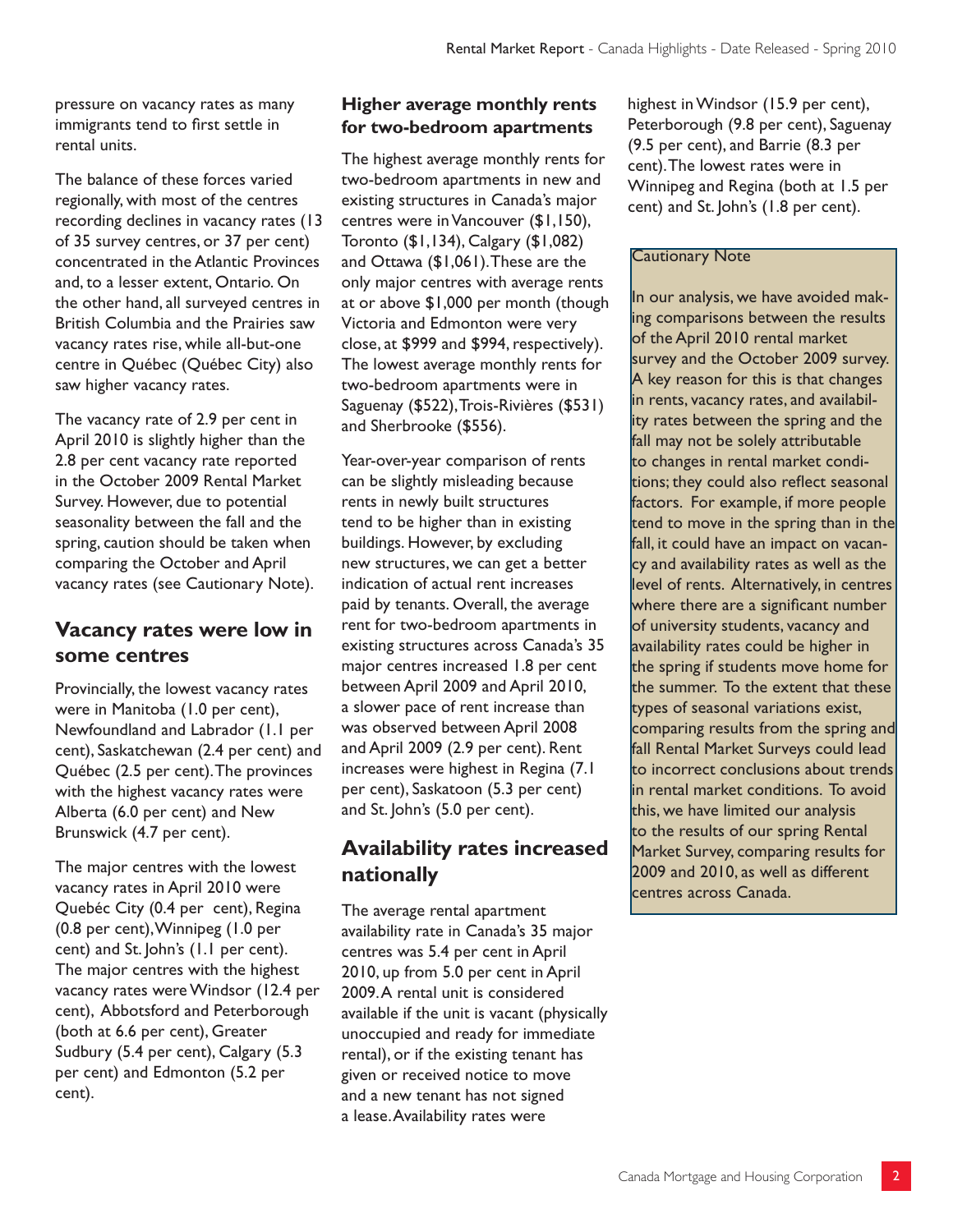| <b>1.0 Rental Market Indicators</b><br>Privately Initiated Apartment Structures of Three Units and Over |                          |                   |                               |                  |                                                                           |           |  |                                                                                                                                 |                   |  |                                     |
|---------------------------------------------------------------------------------------------------------|--------------------------|-------------------|-------------------------------|------------------|---------------------------------------------------------------------------|-----------|--|---------------------------------------------------------------------------------------------------------------------------------|-------------------|--|-------------------------------------|
|                                                                                                         |                          |                   |                               |                  |                                                                           |           |  |                                                                                                                                 |                   |  | <b>Provinces and Major Centres'</b> |
| <b>Centres</b>                                                                                          | <b>Vacancy Rates (%)</b> |                   | <b>Availability Rates (%)</b> |                  | <b>Average Rent</b><br>2 Bedroom (\$) (New<br>and existing<br>structures) |           |  | Percentage Change<br>of Average Rent<br>Two Bedroom <sup>(2)</sup><br><b>From Fixed Sample</b><br>(Existing structures<br>only) |                   |  |                                     |
|                                                                                                         | Apr-09                   | Apr-10            | Apr-09                        | Apr-10           | Apr-09                                                                    | Apr-10    |  | Apr-08<br>to                                                                                                                    | Apr-09<br>to      |  |                                     |
| Newfoundland & Labrador 10,000+                                                                         | 2.0 a                    | 1.1 <sub>a</sub>  | 2.7a                          | 1.7a             | 616a                                                                      | $640$ a   |  | Apr-09<br>4.7a                                                                                                                  | Apr-10<br>$4.7$ a |  |                                     |
| St. John's CMA                                                                                          | 2.2 a                    | $  \cdot  $<br>-a | 3.2 a                         | 1.8<br>a         | $652$ a                                                                   | 680 a     |  | 5.2a                                                                                                                            | 5.0 a             |  |                                     |
| Prince Edward Island 10,000+                                                                            | 3.4 b                    | 3.3 <sub>b</sub>  | 5.6a                          | 4.2 b            | 681a                                                                      | $707$ a   |  | 4.2a                                                                                                                            | $2.2$ a           |  |                                     |
| Charlottetown CA                                                                                        | 3.5 b                    | 2.7               | $6.1$ a                       | 3.7 <sub>b</sub> | 695a                                                                      | $722$ a   |  | 4.3 a                                                                                                                           | $2.5$ a           |  |                                     |
| Nova Scotia 10,000+                                                                                     | 3.8a                     | 2.8<br>a          | 4.9a                          | 3.5a             | $808$ a                                                                   | 842a      |  | 2.9 <sub>b</sub>                                                                                                                | $1.4$ a           |  |                                     |
| Halifax CMA                                                                                             | 3.8a                     | 2.5               | $5.1$ a                       | 3.3a             | $843$ a                                                                   | 881 a     |  | 2.8 <sub>b</sub>                                                                                                                | 1.3 a             |  |                                     |
| New Brunswick 10,000+                                                                                   | 4.7a                     | 4.7 a             | 5.4 a                         | 6.0 a            | $653$ a                                                                   | $659$ a   |  | $2.8$ a                                                                                                                         | $2.3$ a           |  |                                     |
| Moncton CMA                                                                                             | 4.1 b                    | 4.5               | 5.3a                          | $6.4$ a          | $673$ a                                                                   | $682$ a   |  | $2.1$ a                                                                                                                         | $2.0$ $\circ$     |  |                                     |
| Saint John CMA                                                                                          | 4.0 $\vert$              | 4.6               | 4.5 b                         | 5.0 b            | $643$ a                                                                   | $644$ a   |  | $4.5$ $\circ$                                                                                                                   | $3.3$ $\circ$     |  |                                     |
| Québec 10,000+                                                                                          | 2.3a                     | $2.5$ a           | 5.3 a                         | 5.9a             | 629a                                                                      | 650a      |  | 3.0 b                                                                                                                           | 2.8               |  |                                     |
| Ottawa-Gatineau CMA (Que. Part)                                                                         | 2.0 a                    | 2.8               | 2.8 a                         | 3.4 <sub>b</sub> | 690 a                                                                     | $713$ a   |  | $^{++}$                                                                                                                         | $2.4$ c           |  |                                     |
| Montréal CMA                                                                                            | $2.7$ a                  | 2.8               | $5.6$ a                       | 6.2 a            | $656$ a                                                                   | 680 a     |  | $3.5$ d                                                                                                                         | $2.8$ $\circ$     |  |                                     |
| Québec CMA                                                                                              | $0.6$ a                  | 0.4               | 3.1 b                         | 3.8 <sub>b</sub> | $664$ a                                                                   | $684$ a   |  | $2.1$ $\circ$                                                                                                                   | $3.3$ c           |  |                                     |
| Saguenay CMA                                                                                            | $1.1$ a                  | 1.8               | 6.7 b                         | 9.5 b            | 494 a                                                                     | 522a      |  | $*\ast$                                                                                                                         | $3.3$ d           |  |                                     |
| Sherbrooke CMA                                                                                          | $2.5$ a                  | 3.7               | 7.0 b                         | 8.0 <sub>b</sub> | $548$ a                                                                   | $556$ a   |  | $*\ast$                                                                                                                         | 1.7 c             |  |                                     |
| Trois-Rivières CMA                                                                                      | $ 1 $ a                  | 2.5               | 6.6 b                         | 7.3 b            | 512a                                                                      | $531$ a   |  | $3.3\degree$                                                                                                                    | $\ast\ast$        |  |                                     |
| Ontario 10,000+                                                                                         | 3.3a                     | 3.4 a             | 5.4a                          | 5.7a             | 949a                                                                      | 978a      |  | 2.1a                                                                                                                            | $1.3$ a           |  |                                     |
| <b>Barrie CMA</b>                                                                                       | 4.2 b                    | 4.7 <sub>b</sub>  | $6.4$ a                       | 8.3 <sub>b</sub> | 958a                                                                      | 970a      |  | $^{++}$                                                                                                                         | $1.4$ a           |  |                                     |
| <b>Brantford CMA</b>                                                                                    | 2.9 <sub>b</sub>         | 2.8               | 3.5 <sub>b</sub>              | $3.7$ $\circ$    | $757$ a                                                                   | 778 a     |  | $4.2$ d                                                                                                                         | $**$              |  |                                     |
| Greater Sudbury CMA                                                                                     | 2.0 a                    | $5.4$ b           | 3.8 <sub>b</sub>              | $6.7$ b          | $802$ a                                                                   | $823$ a   |  | 6.2 b                                                                                                                           | $**$              |  |                                     |
| Guelph CMA                                                                                              | 3.7 a                    | 4.6               | 7.0 a                         | 7.4a             | 878 a                                                                     | $876$ a   |  | 1.8a                                                                                                                            | $^{++}$           |  |                                     |
| Hamilton CMA                                                                                            | $3.6$ a                  | 4.1<br>a          | 6.1 a                         | $7.7$ a          | 860 a                                                                     | 868 a     |  | 1.5a                                                                                                                            | 1.1 <sub>a</sub>  |  |                                     |
| Kingston CMA                                                                                            | $2.4$ a                  | 2.2               | 4.7 b                         | 4.1 b            | $894$ a                                                                   | 895 a     |  | 2.7a                                                                                                                            | $2.6$ a           |  |                                     |
| Kitchener CMA                                                                                           | 2.9a                     | 3.1 <sub>b</sub>  | 5.5a                          | 5.7a             | 853a                                                                      | 858 a     |  | 1.7a                                                                                                                            | $1.2$ a           |  |                                     |
| London CMA                                                                                              | $4.2$ a                  | 4.0 <sub>b</sub>  | $7.9$ a                       | $7.3$ a          | 849 a                                                                     | $862$ a   |  | $1.5$ a                                                                                                                         | 1.2 a             |  |                                     |
| St. Catharines-Niagara CMA                                                                              | 5.3 b                    | 4.8               | $7.9$ a                       | 7.3              | 785 a                                                                     | $807$ a   |  | 1.7 c                                                                                                                           | $1.8$   a         |  |                                     |
| Oshawa CMA                                                                                              | 3.7 b                    | 3.7               | $5.7$ a                       | $5.1$ a          | $876$ a                                                                   | $905$ a   |  | $1.1$ d                                                                                                                         | 1.8               |  |                                     |
| Ottawa-Gatineau CMA (Ont. Part)                                                                         | $2.7$ a                  | 2.4               | $4.8$ a                       | $5.1$ a          | $995$ a                                                                   | $1,061$ a |  | 4.3 b                                                                                                                           | $2.9$ b           |  |                                     |
| Peterborough CMA                                                                                        | 3.8 <sub>b</sub>         | 6.6               | $6.9$ b                       | 9.8 <sub>b</sub> | 850 a                                                                     | 891a      |  | 3.6 c                                                                                                                           | $1.4$ a           |  |                                     |
| Thunder Bay CMA                                                                                         | $2.8$ a                  | 2.9               | 3.8 <sub>b</sub>              | 3.8 <sub>b</sub> | $730$ a                                                                   | 759 a     |  | $2.4$ $\circ$                                                                                                                   | 3.1 b             |  |                                     |
| <b>Toronto CMA</b>                                                                                      | $2.4 \text{ a}$          | 2.7               | $4.4$ a                       | $4.7$ a          | $1,093$ a                                                                 | $1,134$ a |  | $1.6$ c                                                                                                                         | 1.0               |  |                                     |
| Windsor CMA                                                                                             | $15.5$ a                 | 2.4               | 18.0 a                        | $15.9$ a         | $748$ a                                                                   | $736$ a   |  | $++$                                                                                                                            | $++$              |  |                                     |

<sup>1</sup>Major centres refer to Census Metropolitan Areas (CMA), except for Charlottetown.

<sup>2</sup>The Percentage Change of Average Rent is a measure of the market movement, and is based on those structures that were common to the survey sample for both years.

The following letter codes are used to indicate the reliability of the estimates:

a - Excellent, b-Very good, c - Good, d - Fair (Use with Caution)

\*\* Data suppressed to protect confidentiality or data not statistically reliable.

++ Change in rent is not statistically significant. This means that the change in rent is not statistically different than zero (0).

n/u: No units exist in the universe for this category. n/s: No units exist in the sample for this category. n/a: Not applicable.

Please click Methodology or Data Reliability Tables Appendix link for more details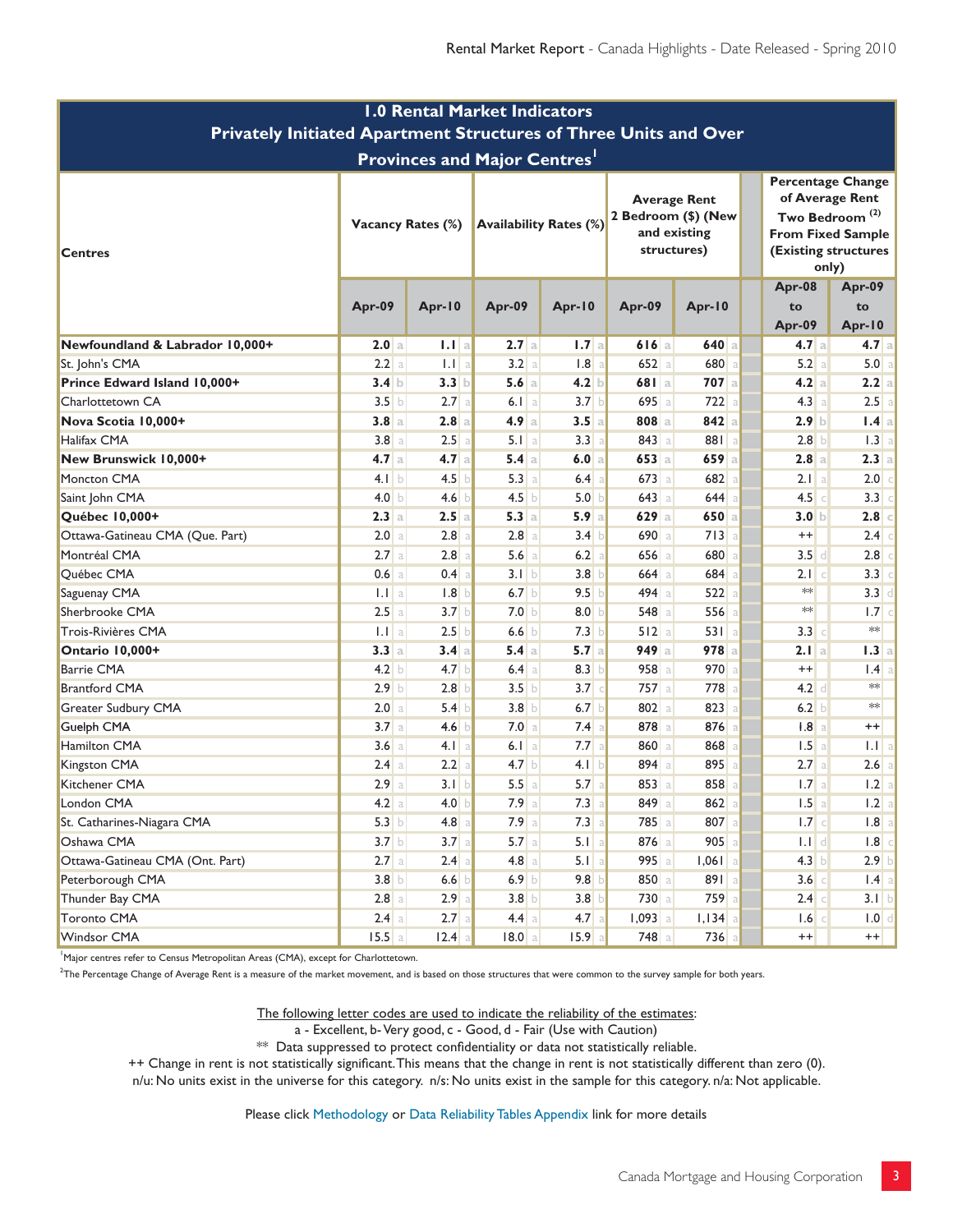| <b>1.0 Rental Market Indicators</b><br>Privately Initiated Apartment Structures of Three Units and Over |                          |                       |                               |         |                                                                           |            |                                                                                                                                        |                        |  |  |  |
|---------------------------------------------------------------------------------------------------------|--------------------------|-----------------------|-------------------------------|---------|---------------------------------------------------------------------------|------------|----------------------------------------------------------------------------------------------------------------------------------------|------------------------|--|--|--|
| <b>Provinces and Major Centres'</b>                                                                     |                          |                       |                               |         |                                                                           |            |                                                                                                                                        |                        |  |  |  |
| <b>Centres</b>                                                                                          | <b>Vacancy Rates (%)</b> |                       | <b>Availability Rates (%)</b> |         | <b>Average Rent</b><br>2 Bedroom (\$) (New<br>and existing<br>structures) |            | Percentage Change<br>of Average Rent<br>Two Bedroom <sup>(2)</sup><br><b>From Fixed Sample</b><br><b>(Existing structures</b><br>only) |                        |  |  |  |
|                                                                                                         | Apr-09                   | Apr-10                | Apr-09                        | Apr-10  | Apr-09                                                                    | Apr-10     | Apr-08<br>to<br>Apr-09                                                                                                                 | Apr-09<br>to<br>Apr-10 |  |  |  |
| Manitoba 10,000+                                                                                        | $0.8$ a                  | 1.0 a                 | 1.3a                          | 1.6a    | $757$ a                                                                   | $796$ a    | 3.5 <sub>b</sub>                                                                                                                       | $4.5$ b                |  |  |  |
| <b>Winnipeg CMA</b>                                                                                     | $0.9$ a                  | 1.0<br>$\overline{a}$ | $1.4$ a                       | 1.5a    | $774$ a                                                                   | $816$ a    | 3.4 b                                                                                                                                  | $4.6$ b                |  |  |  |
| Saskatchewan 10,000+                                                                                    | 1.7a                     | 2.4a                  | 3.2 a                         | 3.6a    | $796$ a                                                                   | $857$ a    | 12.5a                                                                                                                                  | $6.7$ a                |  |  |  |
| Regina CMA                                                                                              | $0.7$ a                  | 0.8                   | $1.8$ a                       | 1.5a    | 786 a                                                                     | 858 a      | II.4a                                                                                                                                  | $7.1$ a                |  |  |  |
| Saskatoon CMA                                                                                           | 1.9a                     | $2.1$ a               | $4.5$ a                       | 4.2 a   | 868 a                                                                     | $923$ a    | 15.5a                                                                                                                                  | 5.3 a                  |  |  |  |
| Alberta 10,000+                                                                                         | 4.6 a                    | 6.0 a                 | 6.2a                          | 7.8a    | $1,069$ a                                                                 | $1,023$ a  | 2.9 b                                                                                                                                  | $-4.1$ a               |  |  |  |
| Calgary CMA                                                                                             | $4.3$ b                  | 5.3<br>b              | $6.2$ a                       | 7.4 b   | $1,106$ a                                                                 | $1,082$ a  | $*$                                                                                                                                    | $-6.4$ b               |  |  |  |
| <b>Edmonton CMA</b>                                                                                     | 4.7 <sub>b</sub>         | 5.2                   | 5.9 b                         | 6.9a    | $1,059$ a                                                                 | $994$ a    | 4.0 b                                                                                                                                  | $-2.9$ b               |  |  |  |
| British Columbia 10,000+                                                                                | 2.3a                     | 3.1 a                 | 3.3 a                         | 4.1 a   | $1,003$ a                                                                 | $983$ a    | $3.4$ c                                                                                                                                | $2.9$ c                |  |  |  |
| <b>Abbotsford CMA</b>                                                                                   | $4.8$ a                  | 6.6                   | 5.8 a                         | $7.5$ a | 778 a                                                                     | 783 a      | 1.2 a                                                                                                                                  | $1.4$ a                |  |  |  |
| Kelowna CMA                                                                                             | 2.9a                     | 3.7<br>a              | 4.3 a                         | 4.7a    | 935a                                                                      | 896 al     | 3.0 <sub>c</sub>                                                                                                                       | $^{++}$                |  |  |  |
| Vancouver CMA                                                                                           | 1.9a                     | 2.2<br>$\overline{a}$ | $2.6$ a                       | $3.1$ a | $1,154$ a                                                                 | $I, I50$ a | $2.7$ c                                                                                                                                | $2.9$ c                |  |  |  |
| Victoria CMA                                                                                            | 1.2 a                    | 2.5                   | 2.5 a                         | 3.7a    | $1,043$ a                                                                 | 999a       | $6.5$ $\circ$                                                                                                                          | $4.9$ c                |  |  |  |
| Canada CMAs (1)                                                                                         | 2.7                      | 2.9                   | 5.0                           | 5.4     | 827                                                                       | 848        | 2.9                                                                                                                                    | 1.8                    |  |  |  |
| Canada 10,000+                                                                                          | 2.8                      | 3.1                   | 5.0                           | 5.5     | 804                                                                       | 823        | 2.9                                                                                                                                    | 1.8 b                  |  |  |  |

<sup>1</sup>Major centres refer to Census Metropolitan Areas (CMA), except for Charlottetown.

<sup>2</sup>The Percentage Change of Average Rent is a measure of the market movement, and is based on those structures that were common to the survey sample for both years.

The following letter codes are used to indicate the reliability of the estimates:

a - Excellent, b-Very good, c - Good, d - Fair (Use with Caution)

\*\* Data suppressed to protect confidentiality or data not statistically reliable.

++ Change in rent is not statistically significant. This means that the change in rent is not statistically different than zero (0).

n/u: No units exist in the universe for this category. n/s: No units exist in the sample for this category. n/a: Not applicable.

Please click Methodology or Data Reliability Tables Appendix link for more details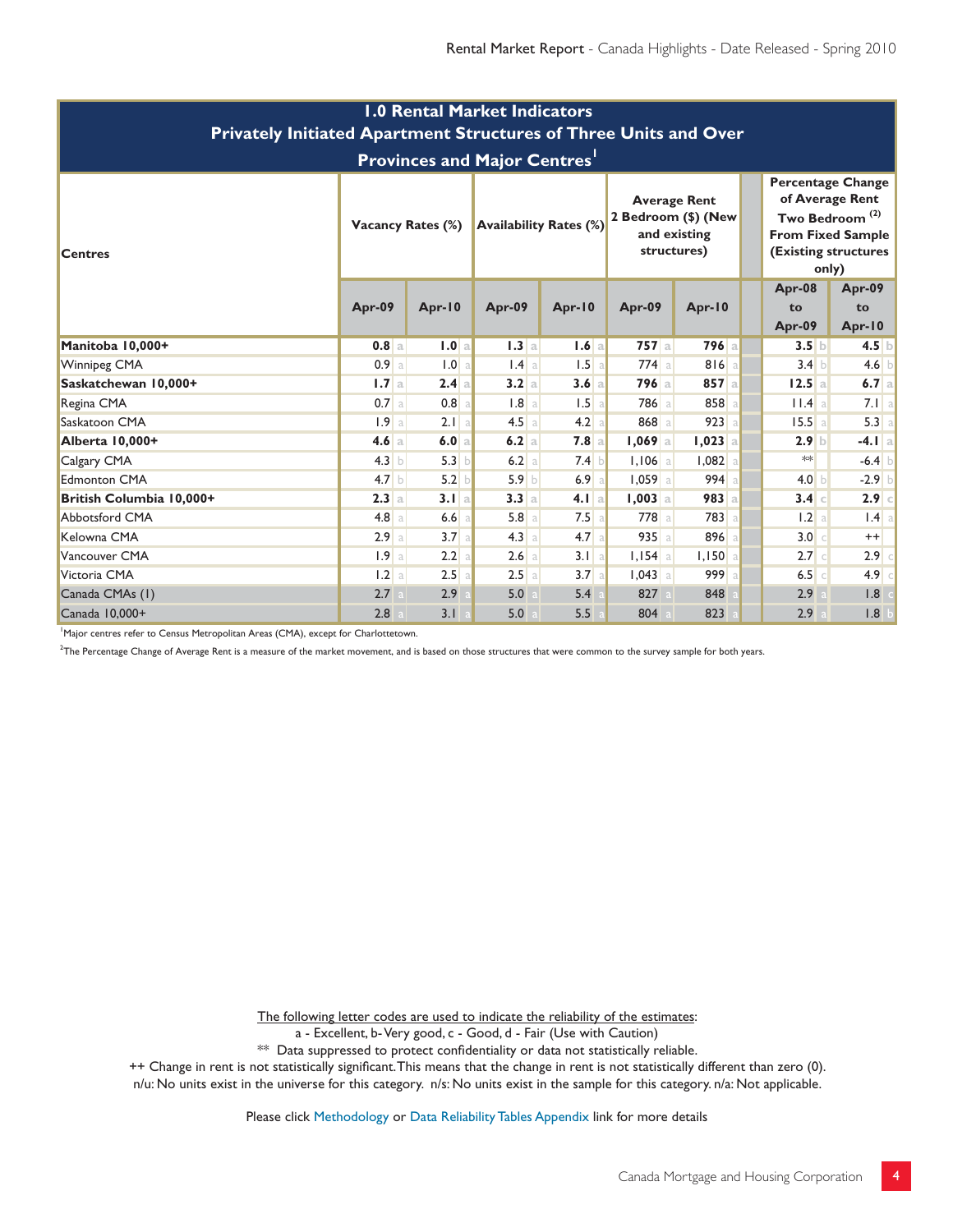### **Technical note:**

*Difference between Percentage Change of Average Rents (Existing and New Structures) AND Percentage Change of Average Rents from Fixed Sample (Existing Structures Only):*

Percentage Change of Average Rents (New and Existing Structures): The increase/decrease obtained from the calculation of percentage change of average rents between two years (example: \$500 in the previous year vs. \$550 in current survey represents an increase of 10 percent) is impacted by changes in the composition of the rental universe (e.g. the inclusion of newly built luxury rental buildings in the survey, rental units renovated/upgraded or changing tenants could put upward pressure on average rents in comparison to the previous year) as well as by the rent level movement (e.g. increase/decrease in the level of rents that landlords charge their tenants).

Percentage Change of Average Rents from Fixed Sample (Existing Structures Only): This is a measure that estimates the rent level movement. The estimate is based on structures that were common to the survey sample for both the previous year and the current April Rental Market Surveys. However, some composition effects still remain e.g. rental units renovated/upgraded or changing tenants because the survey does not collect data to such level of details.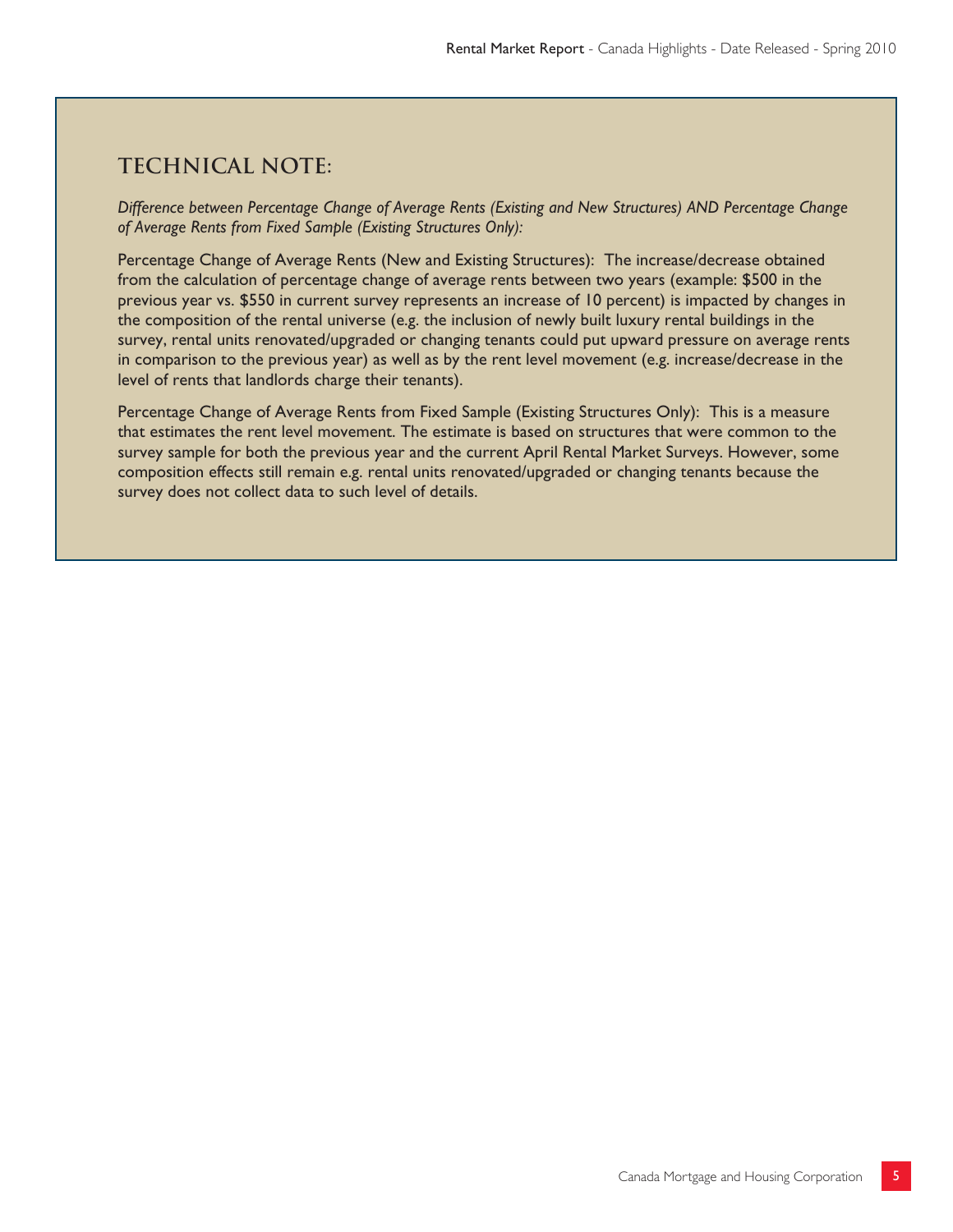# METHODOLOGY FOR RENTAL MARKET SURVEY

Canada Mortgage and Housing Corporation (CMHC) conducts the **Rental Market Survey** (RMS) every year in April and October to estimate the relative strengths in the rental market. The survey is conducted on a sample basis in all urban areas with populations of 10,000 and more. The survey targets only privately initiated structures with at least three rental units, which have been on the market for at least three months. The survey collects market rent, available and vacant unit data for all sampled structures. The survey is conducted by a combination of telephone interviews and site visits, and information is obtained from the owner, manager, or building superintendent. The survey is conducted during the first two weeks of April/October, and the results reflect market conditions at that time.

CMHC's Rental Market Survey provides a snapshot of vacancy and availability rates, and average rents in both new and existing structures. There also exists a measure for the change in rent that is calculated based on existing structures only. The estimate is based on structures that were common to the survey sample for both the previous year and the current Rental Market Surveys. The change in rent in existing structures is an estimate of the change in rent that the landlords charge and removes compositional effects on the rent level movement due to new buildings, conversions, and survey sample rotation. The estimate of per cent change in rent is available in all Canada and Provincial Highlights publications, and also in the CMA reports (fall survey only). The rent levels in new and existing structures are also published. While the per cent change in rents in existing structures published in the reports are statistically significant, changes in rents that one might calculate based on rent levels in new and existing structures may or may not be statistically significant.

# **Definitions**

**Availability:** A rental unit is considered available if the existing tenant has given, or has received, notice to move, and a new tenant has not signed a lease; or the unit is vacant (see definition of vacancy below).

**Rent:** The rent refers to the actual amount tenants pay for their unit. No adjustments are made for the inclusion or exclusion of amenities and services such as heat, hydro, parking, and hot water. For available and vacant units, the rent is the amount the owner is asking for the unit.

It should be noted that the average rents reported in this publication provide a sound indication of the amounts paid by unit size and geographical sector. Utilities such as heating, electricity and hot water may or may not be included in the rent.

Rental Apartment Structure: Any building containing three or more rental units, of which at least one unit is not ground oriented. Owneroccupied units are not included in the rental building unit count.

**Rental Row (Townhouse) Structure:** Any building containing three or more rental units, all of which are ground oriented with vertical divisions. Owner-occupied units are not included in the rental building unit count. These row units in some centres are commonly referred to as townhouses.

**Vacancy:** A unit is considered vacant if, at the time of the survey, it is physically unoccupied and available for immediate rental.

#### **Definitions of Census Areas referred to in this publication are as follows:**

A census metropolitan area (CMA) or a census agglomeration (CA) is formed by one or more adjacent municipalities centred on a large urban area (known as the urban core). The census population count of the urban core is at least 10,000 to form a census agglomeration and at least 100,000 to form a census metropolitan area. To be included in the CMA or CA, other adjacent municipalities must have a high degree of integration with the central urban area, as measured by commuting flows derived from census place of work data. CMAs and CAs contain whole municipalities or Census Subdivisions.

All data presented in this publication is based on Statistics Canada's 2006 Census area definitions.

#### **Acknowledgement**

The Rental Market Survey could not have been conducted without the cooperation of the rental property owners, managers, and building superintendents throughout Canada. CMHC acknowledges their hard work and assistance in providing timely and accurate information. As a result of their contribution, CMHC is able to provide information that benefits the entire housing industry.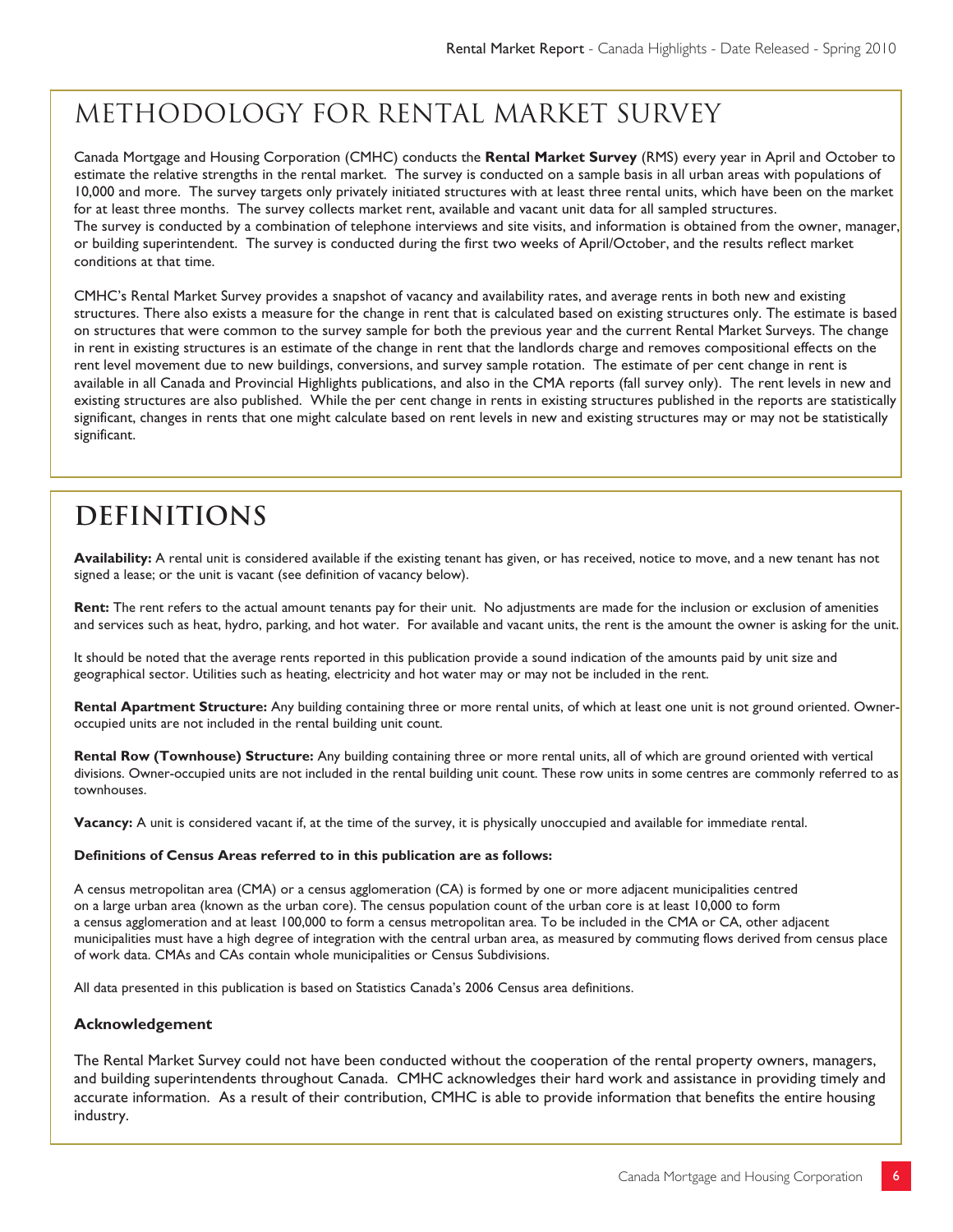# CMHC—Home to Canadians

Canada Mortgage and Housing Corporation (CMHC) has been Canada's national housing agency for more than 60 years.

Together with other housing stakeholders, we help ensure that the Canadian housing system remains one of the best in the world. We are committed to helping Canadians access a wide choice of quality, environmentally sustainable and affordable homes – homes that will continue to create vibrant and healthy communities and cities across the country.

For more information, visit our website at www.cmhc.ca

You can also reach us by phone at 1-800-668-2642 or by fax at 1-800-245-9274. Outside Canada call 613-748-2003 or fax to 613-748-2016.

Canada Mortgage and Housing Corporation supports the Government of Canada policy on access to information for people with disabilities. If you wish to obtain this publication in alternative formats, call 1-800-668-2642.

The Market Analysis Centre's (MAC) electronic suite of national standardized products is available for free on CMHC's website. You can view, print, download or subscribe to future editions and get market information e-mailed automatically to you the same day it is released. It's quick and convenient! Go to www.cmhc.ca/housingmarketinformation

For more information on MAC and the wealth of housing market information available to you, visit us today at www.cmhc.ca/housingmarketinformation

To subscribe to priced, printed editions of MAC publications, call 1-800-668-2642.

©2010 Canada Mortgage and Housing Corporation. All rights reserved. CMHC grants reasonable rights of use of this publication's content solely for personal, corporate or public policy research, and educational purposes. This permission consists of the right to use the content for general reference purposes in written analyses and in the reporting of results, conclusions, and forecasts including the citation of limited amounts of supporting data extracted from this publication. Reasonable and limited rights of use are also permitted in commercial publications subject to the above criteria, and CMHC's right to request that such use be discontinued for any reason.

Any use of the publication's content must include the source of the information, including statistical data, acknowledged as follows:

Source: CMHC (or "Adapted from CMHC," if appropriate), name of product, year and date of publication issue.

Other than as outlined above, the content of the publication cannot be reproduced or transmitted to any person or, if acquired by an organization, to users outside the organization. Placing the publication, in whole or part, on a website accessible to the public or on any website accessible to persons not directly employed by the organization is not permitted. To use the content of any CMHC Market Analysis publication for any purpose other than the general reference purposes set out above or to request permission to reproduce large portions of, or entire CMHC Market Analysis publications, please contact: the Canadian Housing Information Centre (CHIC) at mailto:chic@cmhc.gc.ca; 613-748-2367 or 1-800-668-2642.

For permission, please provide CHIC with the following information: Publication's name, year and date of issue.

Without limiting the generality of the foregoing, no portion of the content may be translated from English or French into any other language without the prior written permission of Canada Mortgage and Housing Corporation.

The information, analyses and opinions contained in this publication are based on various sources believed to be reliable, but their accuracy cannot be guaranteed. The information, analyses and opinions shall not be taken as representations for which Canada Mortgage and Housing Corporation or any of its employees shall incur responsibility.